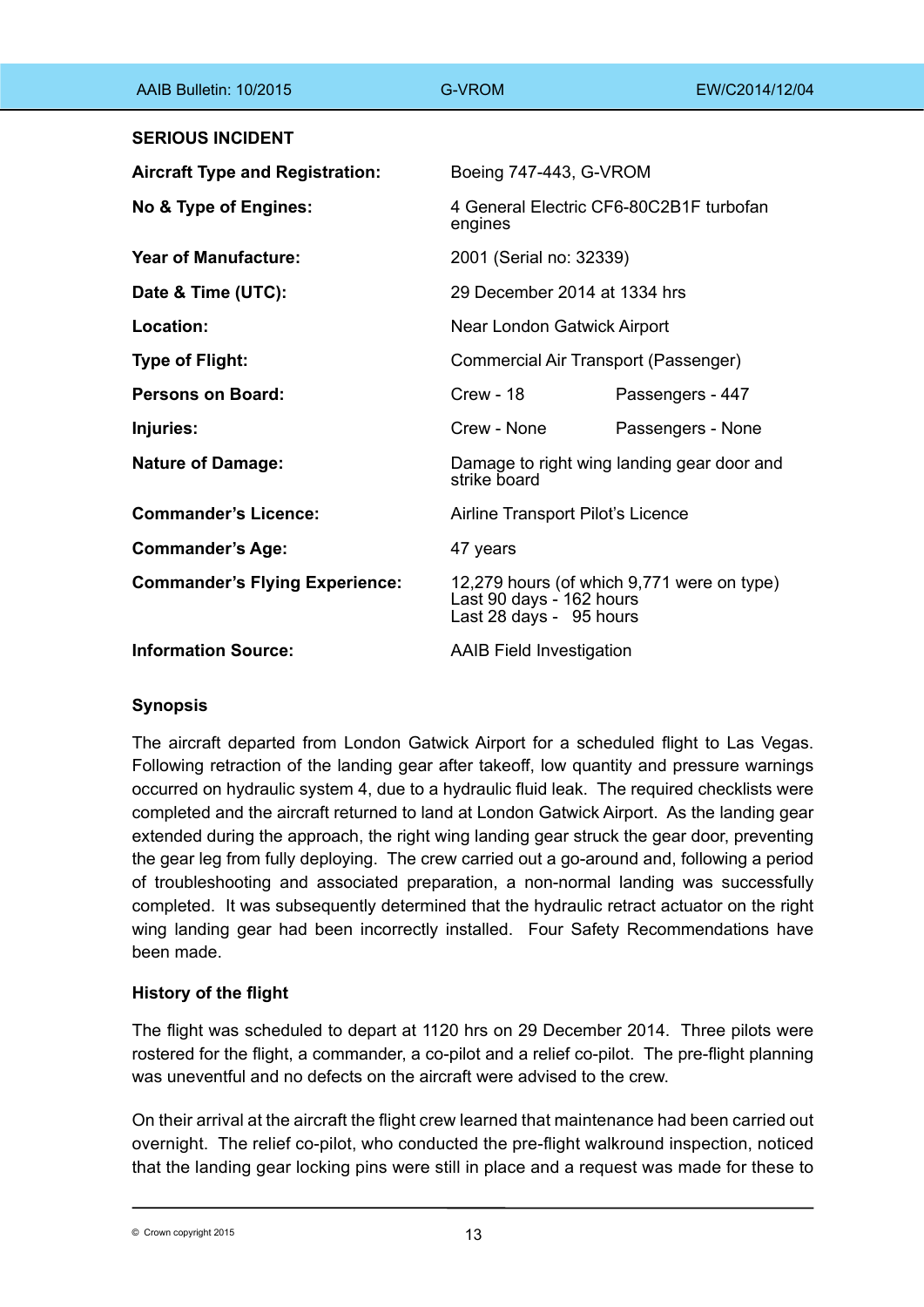be removed. Passenger boarding was completed on time and the aircraft was ready to depart on schedule, but there was a short delay while final maintenance paperwork was completed. The aircraft pushed back from the stand at 1129 hrs.

The aircraft commander, occupying the left seat, was the Pilot Not Flying (PNF) and the co-pilot, occupying the right seat, was the Pilot Flying (PF). The relief co-pilot was seated on the flight deck jumpseat.

The takeoff commenced from Runway 26L at 1143 hrs. As the aircraft climbed towards 1,000 ft aal, with the landing gear retracted and the autopilot not engaged, there was a 'hyd qty low 4' Engine Indicating and Crew Alerting System (EICAS) advisory message. The pilots checked the associated hydraulic system synoptic page and noted the system 4 hydraulic quantity was decreasing rapidly. As the aircraft climbed, the flap retraction was carried out and the autopilot was engaged.

The relief co-pilot started to review the paper Quick Reference Handbook (QRH), but as he was doing so the 'hyd press sys 4' EICAS caution activated. The checklist for this failure was called for and actioned as the aircraft continued to climb to FL320. Once all the required checklist actions had been completed, the crew reviewed the status of the aircraft. They determined that the failure had been contained and that it would be possible to continue to their destination.

The relief co-pilot contacted the operator's maintenance control department on the company communication frequency and advised them of the hydraulic system problem. The operator requested that the aircraft should return to London Gatwick Airport.

The aircraft was too heavy for an immediate return to land, so the crew advised Air Traffic Control (ATC) of their intention and subsequently held for around 40 minutes as fuel was iettisoned.

During this time the crew reviewed the QRH to understand the procedures that would be required for landing and to calculate the required landing distance. The inoperative items associated with the loss of hydraulic system 4 are shown in Figure 1.

The cabin crew and passengers were briefed on the situation and when the fuel jettison had been completed, the crew notified ATC that they were ready to return to London Gatwick Airport. The weather conditions were clear with a surface wind from 280° at 6 kt, CAVOK, temperature 4°C, dewpoint 1°C and pressure 1040 hPa. A 20 nm final approach was requested to allow time for the anticipated slow flap extension and alternate gear extension. At 1325 hrs the crew started to configure the aircraft for the approach.

The aircraft was on the extended centreline for Runway 26L, with flap deployed to 10°, when the alternate gear extension procedure was started. The QRH procedure for alternate gear extension is shown in Figure 9.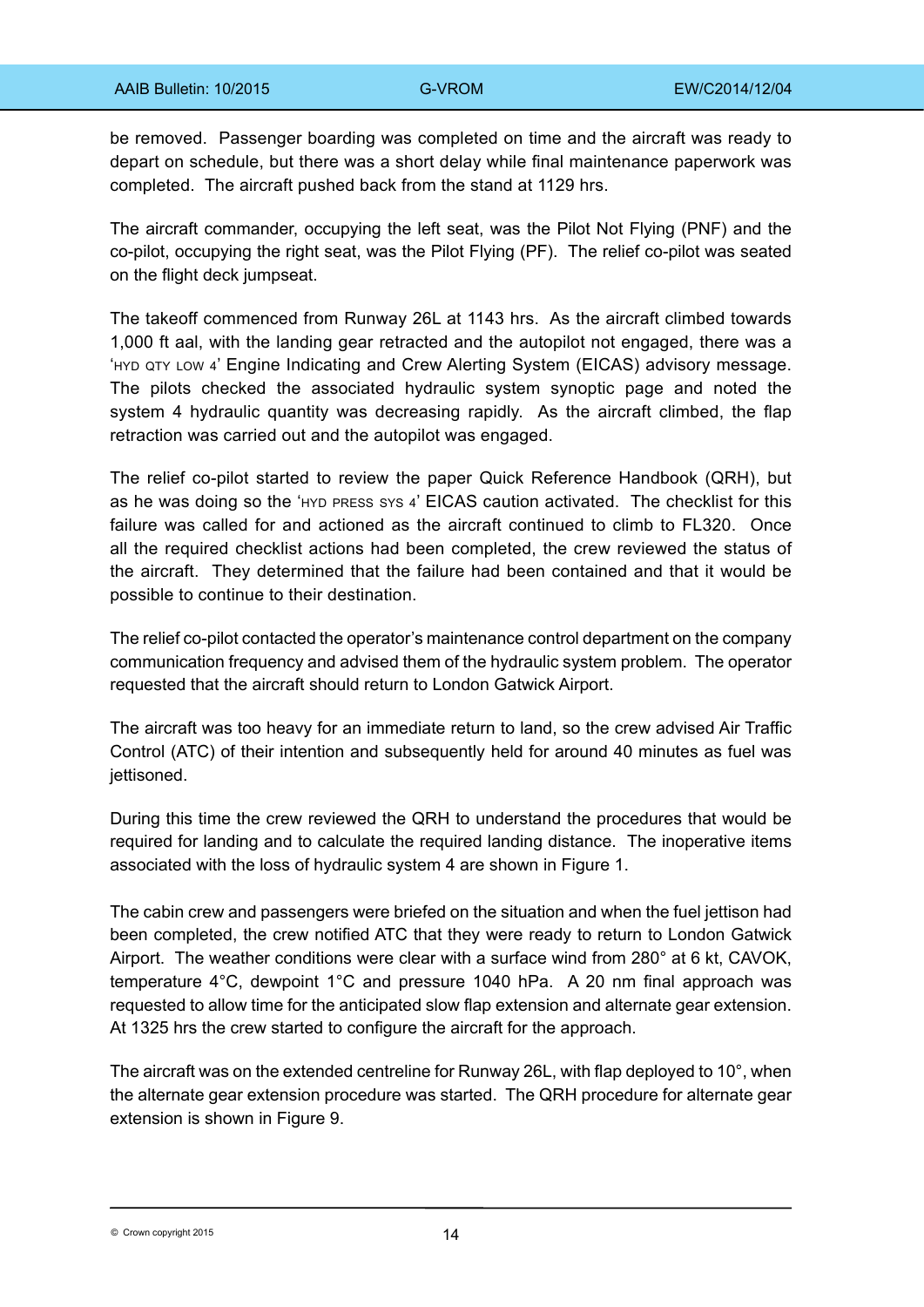

**Figure 1**

Hydraulic System 4, inoperative items (from QRH)

After the procedure was carried out the flight crew realised that the right wing landing gear had failed to lock down. The aircraft was levelled at 3,000 ft and continued to fly straight ahead. The commander made a radio call to ATC to advise they had experienced a problem with the landing gear and requested a visual inspection as they passed in front of the tower. The flight crew were advised by ATC that the right wing landing gear was not visible.

The aircraft was given radar vectors to an area south of the airport where an extended period of troubleshooting took place. The QRH checklist for alternate gear extension (see Figure 9) did not offer an option for the case where all the gear are not bown after extension. The flight crew discussed this inconsistency and decided to select the landing gear lever down. A gear disagree EICAS message was generated.

The flight crew contacted the company Integrated Operations Control Centre (IOCC), who were able to establish direct contact with an advisor from the aircraft manufacturer. The flight crew consulted the onboard manuals, liaised further with the IOCC, briefed the cabin crew and the passengers on the aircraft status, and briefed themselves on how the approach should be conducted and the handling implications. They commented afterwards that having an additional pilot was very helpful in the task sharing process.

The crew read through the '*GEAR DISAGREE'* QRH checklist, part of which required the gear lever to be selected up. They decided not to action this item but instead, as recommended by the manufacturer through the IOCC, selected the gear lever to  $OFF$  and recycled the alternate gear extend switches. This had no effect. Several unsuccessful attempts were made to lock the gear out by manoeuvring the aircraft, in a climb, a descent and in turns. Following these manoeuvres the crew prepared for a non-normal landing on the available landing gear in accordance with the '*GEAR DISAGREE'* and *'Emergency Landing'* QRH checklists.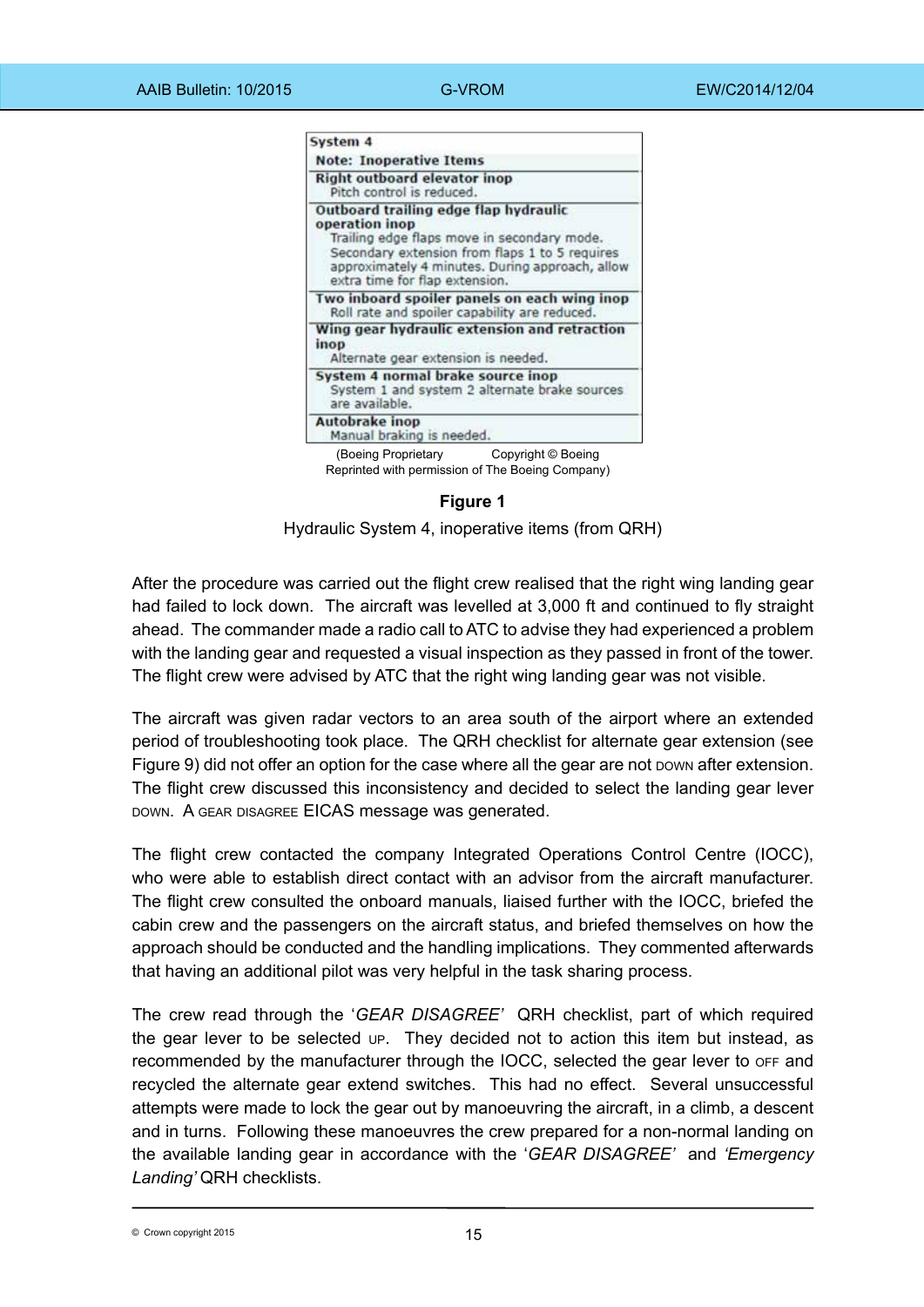The commander was concerned that the fuel should be reduced to a minimum level whilst leaving sufficient for a go-around if required, and aimed for approximately one hour endurance. He also considered it preferable to land in daylight; sunset was at 1601 hrs. Accordingly the aircraft remained in a holding pattern until sufficient fuel had been consumed, and the time of sunset was approaching.

Once again a 20 nm final approach segment was requested and the second approach started at 1540 hrs. The commander assumed the PF role, in accordance with their briefing, at around 10 nm inbound and the aircraft landed at 1545 hrs. On the landing roll the aircraft maintained the runway centreline and came to a stop, in a right wing low attitude of approximately 4°. The commander assessed the situation and decided that a passenger evacuation was not required. The passengers were requested to remain seated while the aircraft was given an external inspection, first by the attending fire crews and subsequently by the operator's maintenance personnel. The engines were shut down and the crew liaised with the Rescue and Fire Fighting Service (RFFS) on frequency 121.6 MHz.

The passengers remained on-board while the aircraft was checked for stability, to ensure that the disembarkation could be completed safely. The aircraft remained on the runway and disembarkation started under the supervision of the RFFS at 1630 hrs and was completed an hour and a half later.

### **Initial aircraft inspection**

Once the passengers had been disembarked, an initial inspection of the landing gear was conducted. The right wing landing gear door was partially open, with the outboard rear wheel of the wing gear resting on the outboard section of the door. The outboard section of the door was significantly deformed, but the door itself was still firmly attached and the gear was securely held in a partially deployed position. (Figure 2) Evidence of leaking hydraulic fluid was found around the upper section of the gear leg, but there was no obvious damage to the wing gear in the areas visible during initial inspection. The lower section of the strike board in the right wing landing gear bay was missing.

The left wing gear door was in the fully open position, as were the two body landing gear doors. None of the landing gear doors showed evidence of contact with the ground. Both the body landing



Lower section of the strike board detached

Right wing landing gear door and gear leg as found just after landing.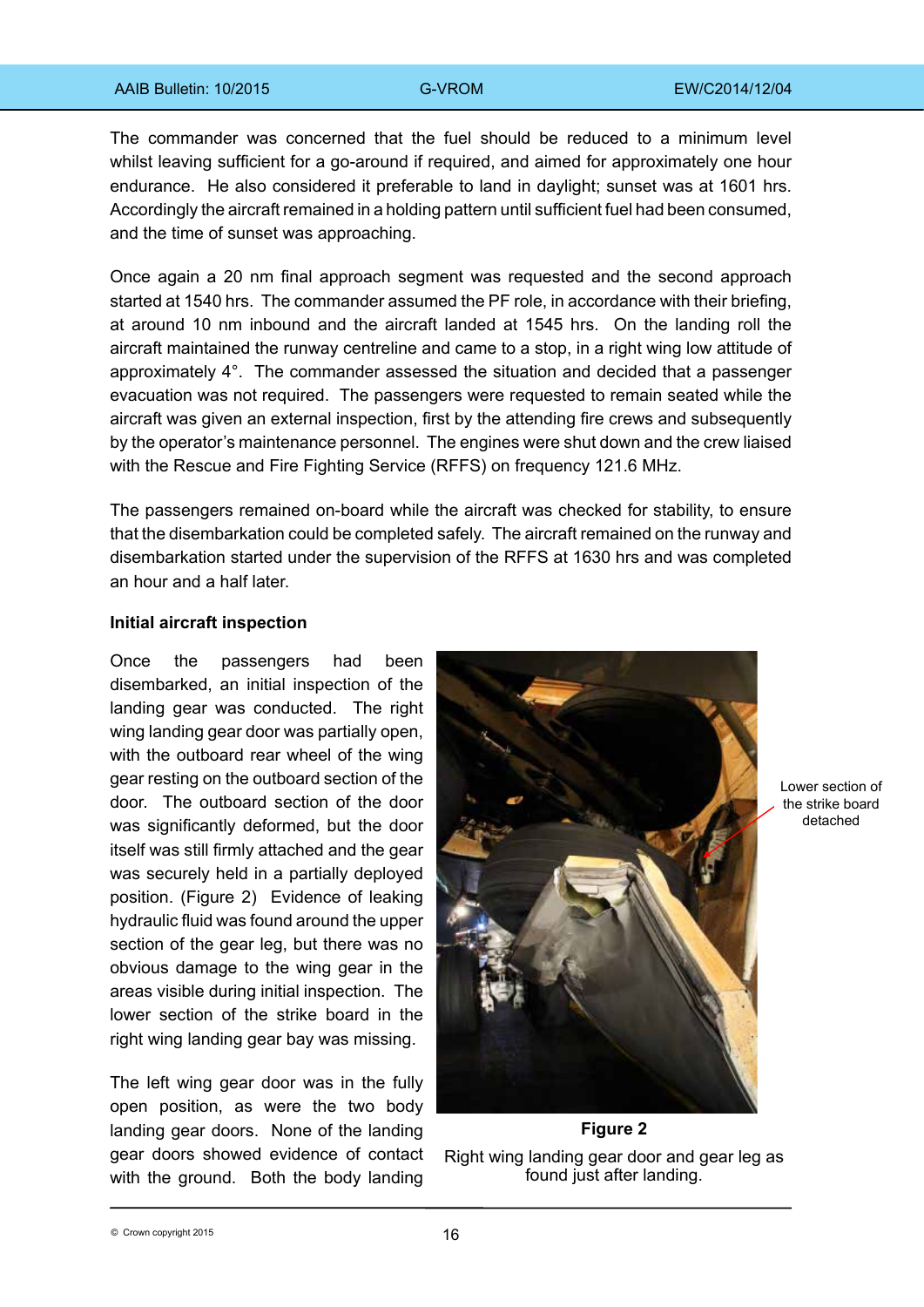gears and the left wing landing gear were undamaged, although the uneven weight distribution caused by the non-weight bearing right wing landing gear, meant the aircraft was canted over to the right, such that the outboard wheels of the left wing landing gear were no longer in contact with the ground. This also resulted in the engine nacelle of the number three engine on the right wing being significantly closer to the ground than normal. However, no evidence was found that the engine had contacted the ground during the landing.

### **Detailed inspection of the wing landing gear**

The aircraft was recovered from the runway and towed to the operator's hangar for further investigation. The damaged wing landing gear door was removed and the right wing landing gear leg fully extended. The right wing landing gear actuator was found installed 180° out of alignment. The hydraulic port boss fitting on the head end of the actuator was distorted and damaged (see Figure 3).



**Figure 3** Damaged hydraulic port on landing gear actuator

### **Missing strike board**

Approximately three months after the incident, an object was found by a farmer in his field near Tonbridge in Kent. He reported this to the CAA, who recovered the item. Whilst there were no identification numbers on the component, it was visually confirmed as a strike board from a Boeing 747, and was passed to the AAIB. Using data from radar and the aircraft FDR, a comparison of the flight path and timing of the original gear extension showed this coincided exactly with the location where the strike board was found, giving a high probability that the recovered item was from G-VROM.

<sup>17</sup> © Crown copyright 2015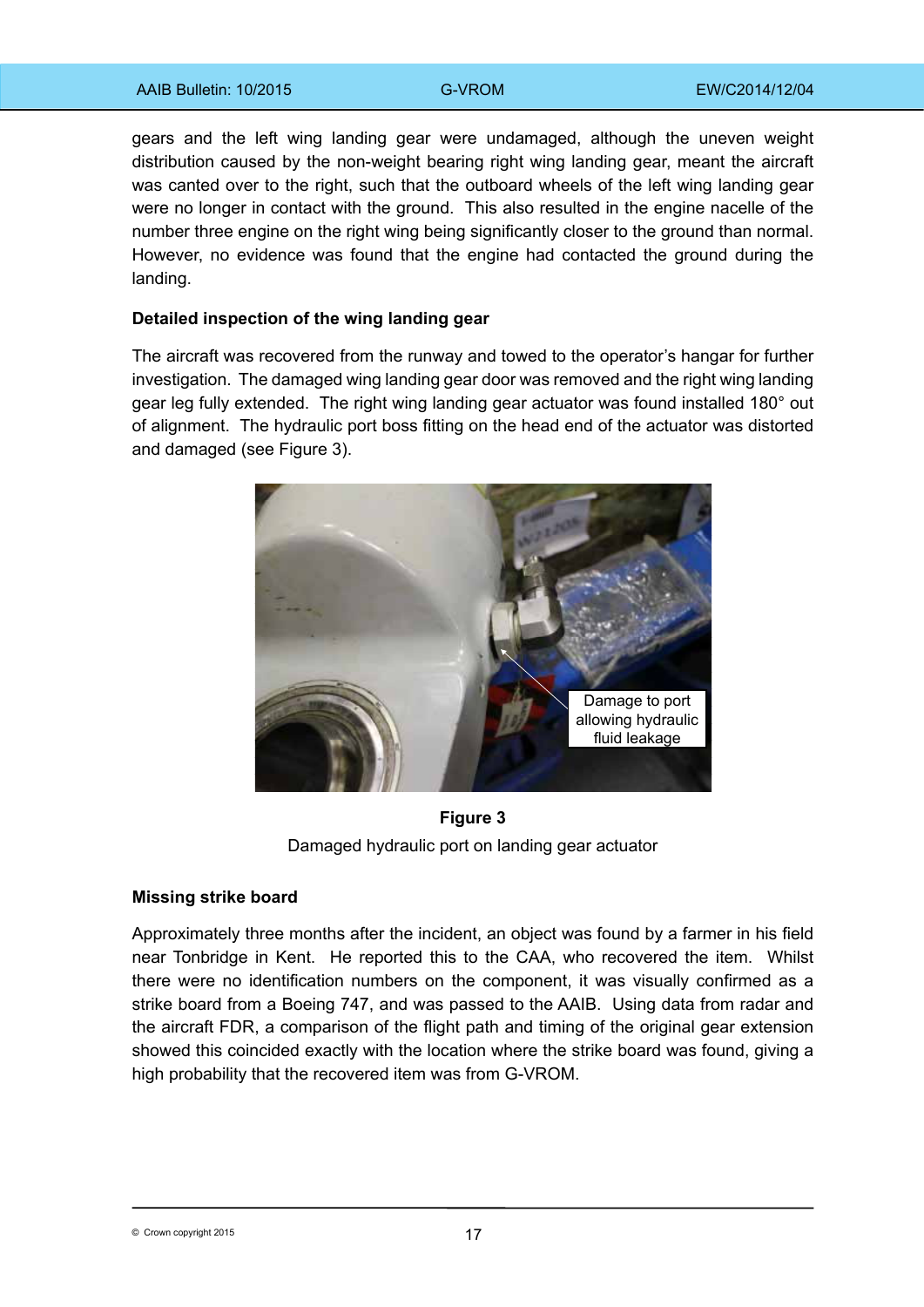### **Recorded data**

### *Flight Recorders*

The aircraft was fitted with a solid state flight data recorder (FDR) and cockpit voice recorder (CVR). These were downloaded at the AAIB where the recordings were analysed. The duration of the CVR was two hours and consequently the recording only captured the latter two hours of the flight (which lasted just over four hours) starting at 1348 hrs when G-VROM had descended to 3,000 ft, and was in a holding pattern.

Relevant data from the FDR is presented in Figure 4 for the whole flight although for the landing gear, these were restricted to gear lever position, all gear down and locked, and gear disagree discretes. Alternate gear selection or individual gear positions were not recorded. The radar track for the flight is presented in Figure 5.



**Figure 4**  Salient data from FDR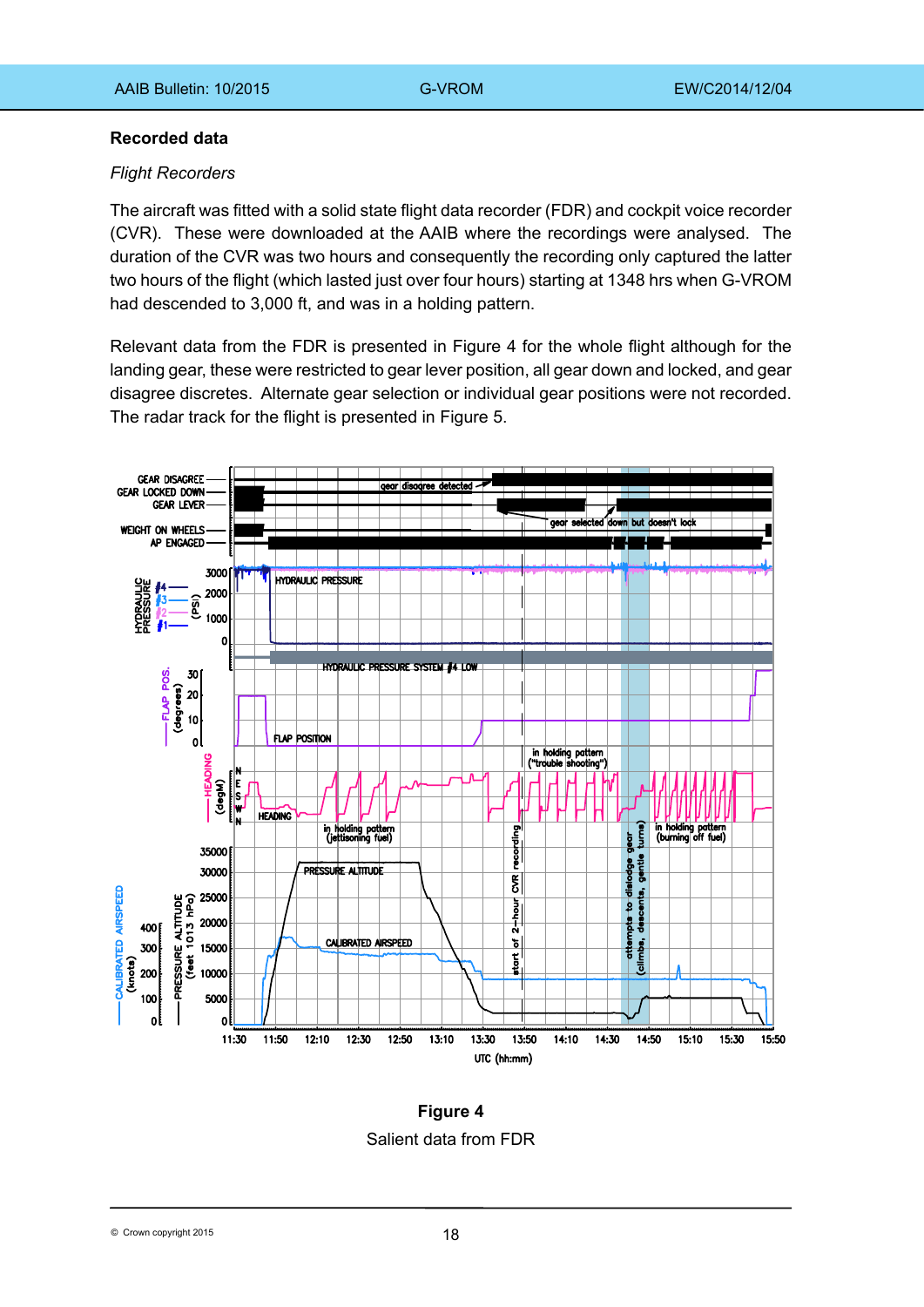The analysis of the recorded data provided the following timeline:

| 1129 hrs | $\blacksquare$           | G-VROM pushback from stand at London Gatwick Airport                                                                           |
|----------|--------------------------|--------------------------------------------------------------------------------------------------------------------------------|
| 1144 hrs |                          | G-VROM airborne                                                                                                                |
| 1147 hrs |                          | Climbing through 6,000 ft amsl, hydraulic system 4 starts to lose<br>pressure, falling from 3,000 psi to 120 psi in 30 seconds |
| 1201 hrs | $\sim$                   | Levels off at FL310                                                                                                            |
| 1212 hrs |                          | In holding pattern for about 40 minutes                                                                                        |
| 1259 hrs |                          | Start of gentle descent reaching 3,000 ft 35 minutes later                                                                     |
| 1334 hrs |                          | Gear disagree as G-VROM levels off at 3,000 ft and remains in<br>this state for the rest of the flight                         |
|          |                          |                                                                                                                                |
| 1337 hrs |                          | Gear lever selected gear down – gear does not lock down                                                                        |
| 1344 hrs |                          | In holding pattern as crew attempt to troubleshoot problem                                                                     |
| 1419 hrs |                          | Gear lever selected gear up/off                                                                                                |
| 1434 hrs |                          | Gear lever selected gear down – gear does not lock down                                                                        |
| 1438 hrs |                          | Descent to 2,000 ft then climb to 6,000 ft with gentle turns in an<br>unsuccessful attempt to lock the gear down               |
| 1451 hrs | $\overline{\phantom{a}}$ | In holding pattern to burn off fuel                                                                                            |
| 1535 hrs |                          | Begin approach to land                                                                                                         |



**Figure 5**  Radar track with portion of flight when the gear disagree was detected highlighted in yellow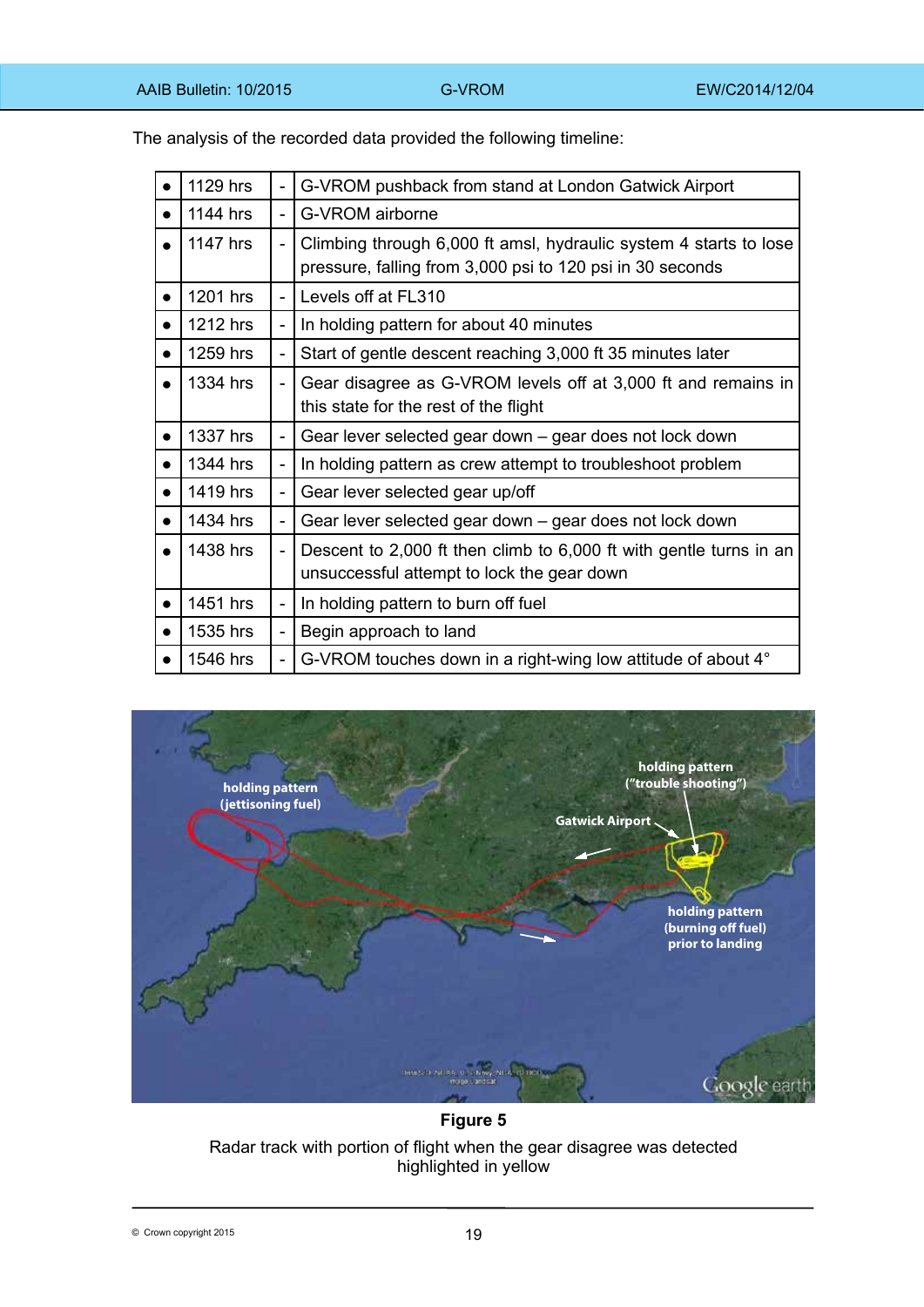### **Communications**

The Radiotelephony (RTF) communications with ATC were straightforward. The RTF communications, on the shared<sup>1</sup> frequency of 131.42 MHz, with the IOCC were often interrupted and broken. A lot of time was spent, and several misunderstandings occurred, as the crew tried to describe the EICAS information being displayed. The crew considered the option of using the onboard satellite telephone but in the event decided it was not required.

The Flight Service Manager<sup>2</sup> (FSM) was briefed directly by the flight crew and liaised with the rest of the crew and the passengers. The commander also made a number of passenger announcements during the flight. Most passengers reported that they had both heard and understood these announcements from the flight deck.

### **Aircraft information**

### *Hydraulic system*

The aircraft has four independent hydraulic systems. Hydraulically actuated components, such as flying controls, landing gear extension and retraction and wheel braking systems are distributed between the four hydraulic systems, such that a loss of one hydraulic system does not result in a complete loss of function of the component system. Landing gear extension and retraction and the associated gear door actuation is distributed between systems 1 and 4, with the nose and body gear powered by system 1 and the wing landing gear powered by system 4. However, in the event of system 4 being inoperative, with the landing gear retracted, the QRH check list requires the crew to use the alternate extension system for all the landing gear. Other systems which become inoperative with the loss of system 4 are shown in Figure 1.

## *Wing landing gear actuator*

Extension and retraction of a wing landing gear leg is achieved by means of a hydraulically powered actuator piston. The head of the actuator is attached to a hanger within the structure of the wing, with the rod end of the actuator attached to the gear leg trunnion. When the gear leg is in the retracted position, the actuator piston is also retracted and fits within an enclosed location created by 'walking beams', which run either side of the actuator, and the top of the landing gear bay (see Figure 7). The actuator is a large component weighing approximately 85 kg. In order to accommodate movement of the actuator body during the extension/retraction cycle, the actuator is attached to the aircraft hydraulic system by means of two braided flexible hoses. Each hose is connected to a port on the body of the actuator, one located on the top and the other on the bottom at the opposite end of the actuator body. The port at the head end of the actuator is labelled 'UP' and is located on the bottom of the actuator, whilst the port labelled 'DN' is located on the top of the actuator at the opposite end. Apart from a bleed valve on the opposite side of the head of the actuator to the port, there are no other distinguishing labels or features on the actuator to assist with orientation.

### **Footnote**

Frequency used by several airlines for internal company communications messages.

Senior cabin crew member on-board.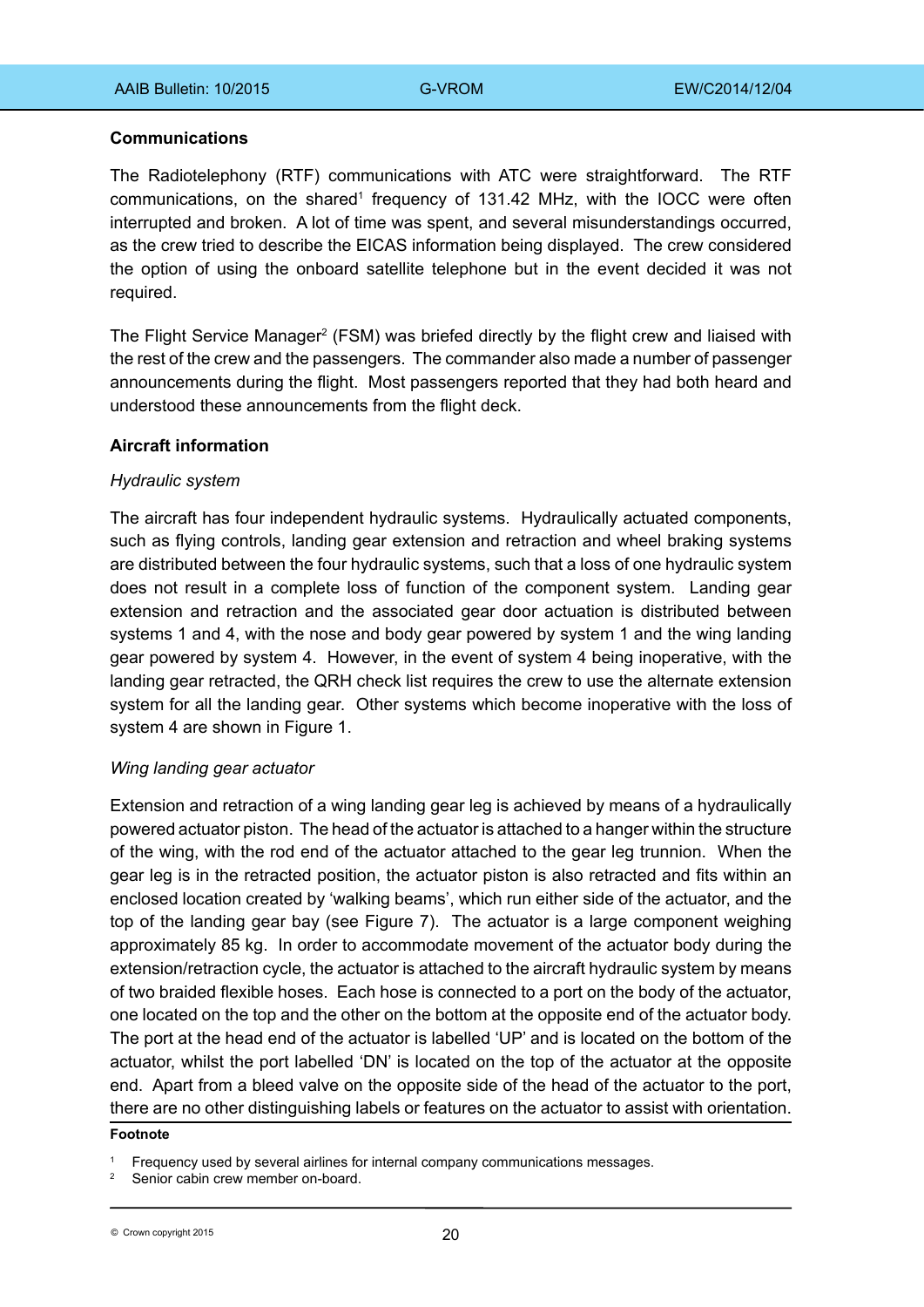

**Figure 6** Wing landing gear actuator



**Figure 7**

Wing landing gear actuator location

## *System status indications*

Hydraulic controls and indicators are located on the overhead hydraulics panel, on which discrete lights illuminate in the event of system faults. Hydraulic systems status information is displayed on the EICAS hydraulic synoptic display and also on the status display. Information is provided to the crew about the landing gear status on the EICAS gear position indicator and gear synoptic display.

The low quantity warning for each of the hydraulic systems is triggered by a sensor within the respective hydraulic fluid reservoir. A significant loss of fluid will result in a loss of pressure, making the system inoperable, despite some fluid remaining distributed within the system pipework and components.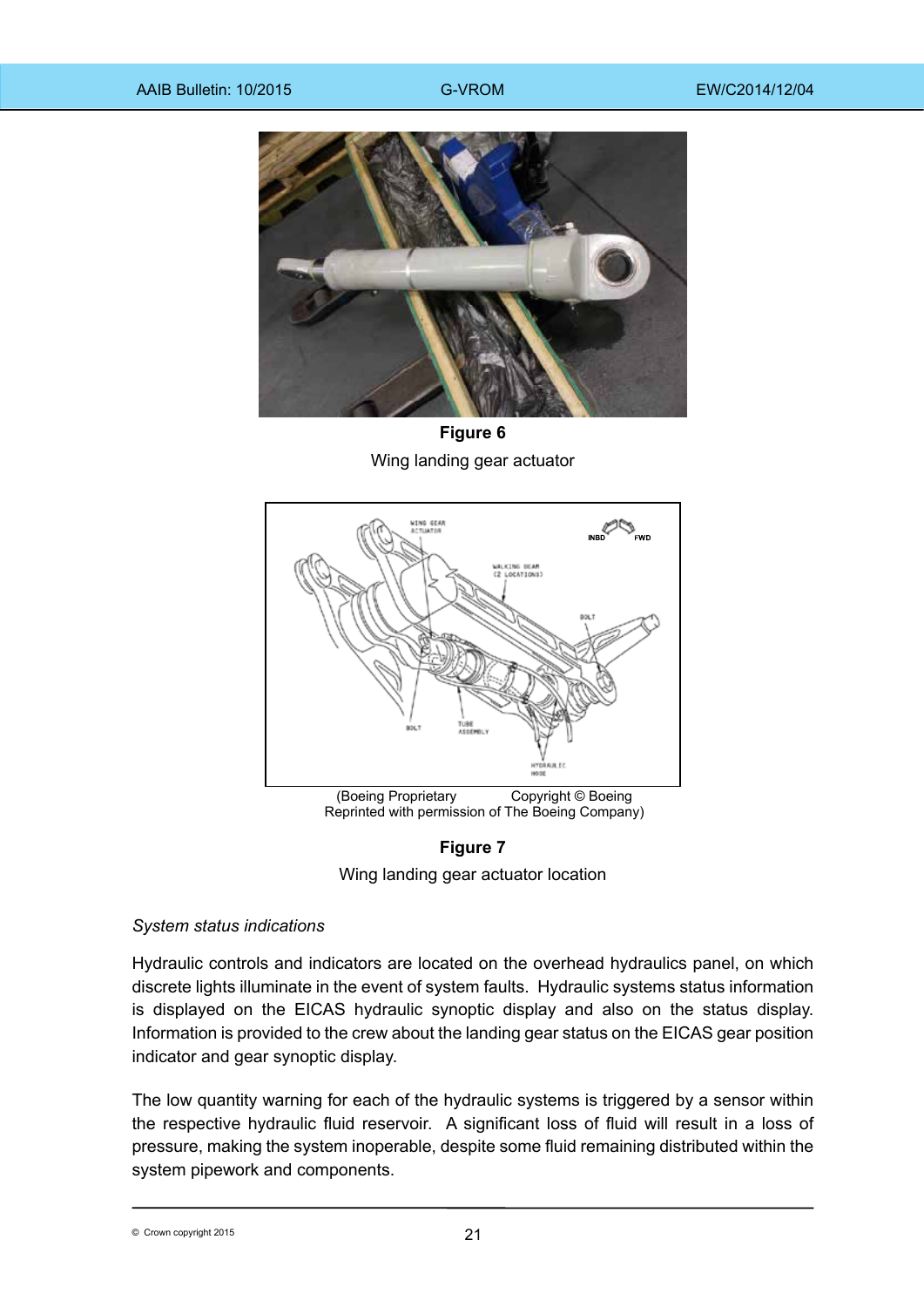### *Landing gear alternate extension system*

The alternate system for extending the landing gear allows the landing gear legs to extend under gravity until they lock in place. There are two switches in the cockpit to initiate the process, one for the wing landing gear and one for the nose and body landing gear.

There are two position sensor switches in the alternate extension system associated with the operation of each wing gear door: a door-unlock switch, and a door-open-40 degrees-or-more switch. When the pilot selects the wing gear alternate extension, a valve in the hydraulic system allows hydraulic fluid to port to the system return pipe. The door actuator then unlocks, releasing the door. This triggers the door unlock switch to open, removing power from the alternate extension actuator and preventing the gear from extending. This provides a delay to allow the gear door to swing open under gravity. As the door passes the 40-degree position it closes the associated switch, triggering the door unlock switch to close again. The alternate extension actuator is then re-energized, unlocking the gear from the uplock hook and releasing the gear leg to extend under gravity. A pressure‑operated restrictor valve in the hydraulic system functions to dampen and significantly slow the wing gear extension rate. The pressure-operated restrictor valve is designed with a pressure-induced time delay of approximately 6 seconds (after gear release from uplock), after which its internal bypass valve begins to open and allows flow back to return as normal.

The strike board mechanism, located in the landing gear bay, extends a strike board over the wing gear door as it opens, lifting it from vertical to approximately horizontal as the outer section of the door passes underneath, back to just less than vertical when the door folds into the fully open position (see Figure 8). The board is designed to guide the wheel past the door should contact occur during alternate system extension of the landing gear. Delaying release of the wing gear from the uplock hook until the door is open at least 40º helps to



(Boeing Proprietary Copyright © Boeing Reprinted with permission of The Boeing Company)

## **Figure 8**

Wing gear door and strike board (right door design is identical in mirror image)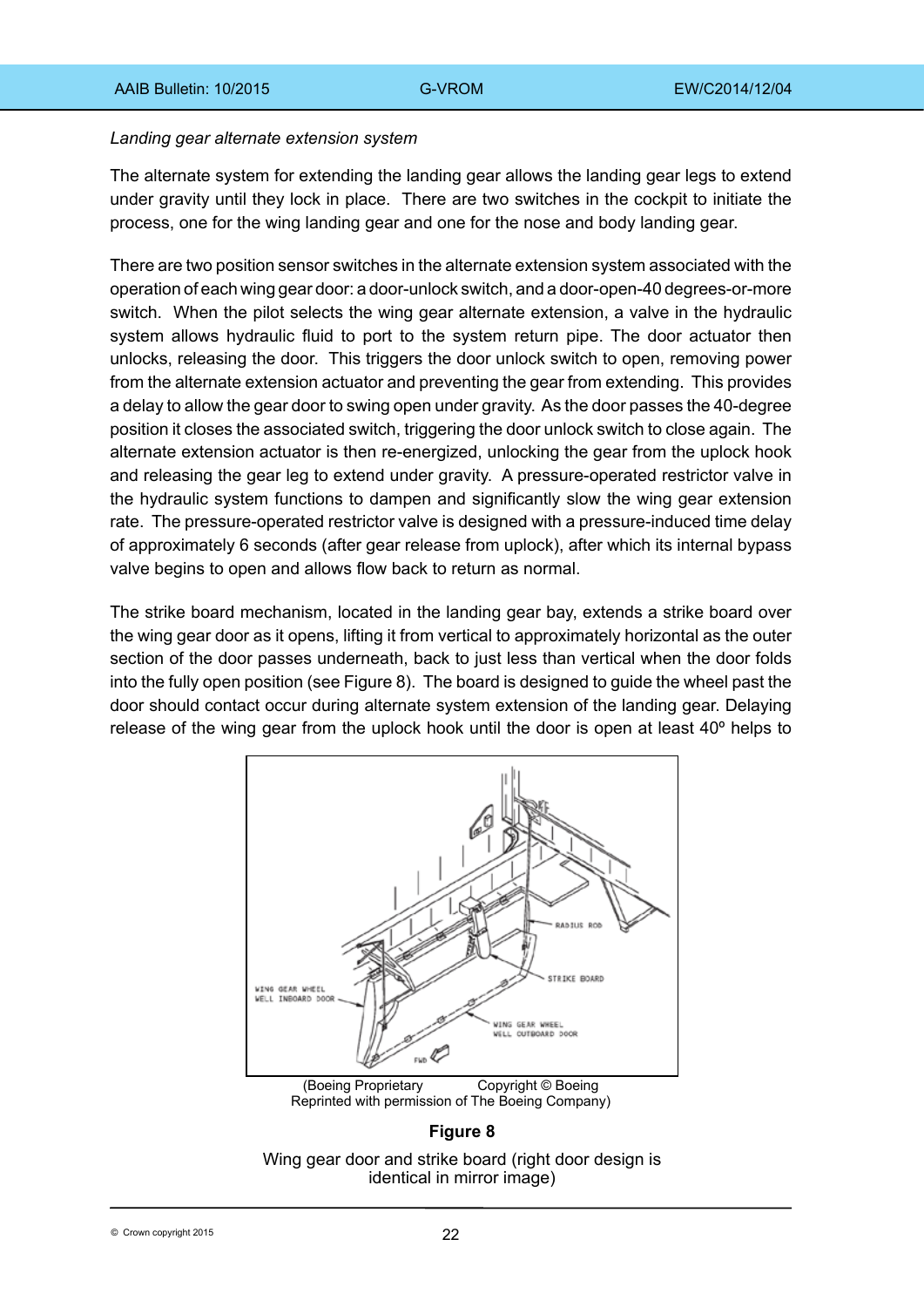ensure the strike board is positioned properly, so that the gear door is pushed out of the way, if the tyre contacts the board. The hydraulic damping of the rate of extension helps to reduce the loads on the strike board during contact. The strike board is a solid aluminium structure weighing approximately 5 kg.

### **Aircraft certification**

During design and certification of the 747-400, a 'hang-up' of the wing landing gear leg on the gear door was considered as part of the aircraft System Safety Assessment. The design of the aircraft is such that only two of the main landing gear legs (wing or body)<sup>4</sup> are necessary to safely support the aircraft during a landing at maximum landing weight. The wing gear doors were designed with sufficient strength to support the weight of the landing gear should a 'hang-up' occur, to ensure that the door did not fail and release the gear in an uncontrolled manner at a critical point in the landing sequence. A landing with only two<sup>3</sup> or three of the four main gear legs deployed and locked was classified as 'minor' in the manufacturer's Functional Hazard Analysis. The airworthiness regulatory definition of 'minor' is provided below:

*'Minor: Failure Conditions which would not significantly reduce aeroplane safety, and which involve crew actions that are well within their capabilities. Minor Failure Conditions may include, for example, a slight reduction in safety margins or functional capabilities, a slight increase in crew workload, such as routine flight plan changes, or some physical discomfort to passengers or cabin crew.'*

### **ICAO Annex 13 definition**

Whilst the large aircraft certification regulations provide a framework definition for manufacturers identifying the risks to the airframe and passengers from failures, Annex 13 to the Convention on International Civil Aviation – *'Aircraft Accident and Incident Investigation'* provides a broader public safety definition of what constitutes an accident in the context of aircraft operations. It defines *'accident'*, in part, as follows:

*'Accident: An occurrence associated with the operation of an aircraft with the intention of flight until such time as all such persons have disembarked, in which:*

*a) a person is fatally or seriously injured as a result of:*

*- direct contact with any part of the aircraft, including parts which have become detached from the aircraft'*

#### **Footnote**

© Crown copyright 2015 **23** 

Two body gear, or two wing gear, or one body gear and one wing gear on opposite sides of the aircraft.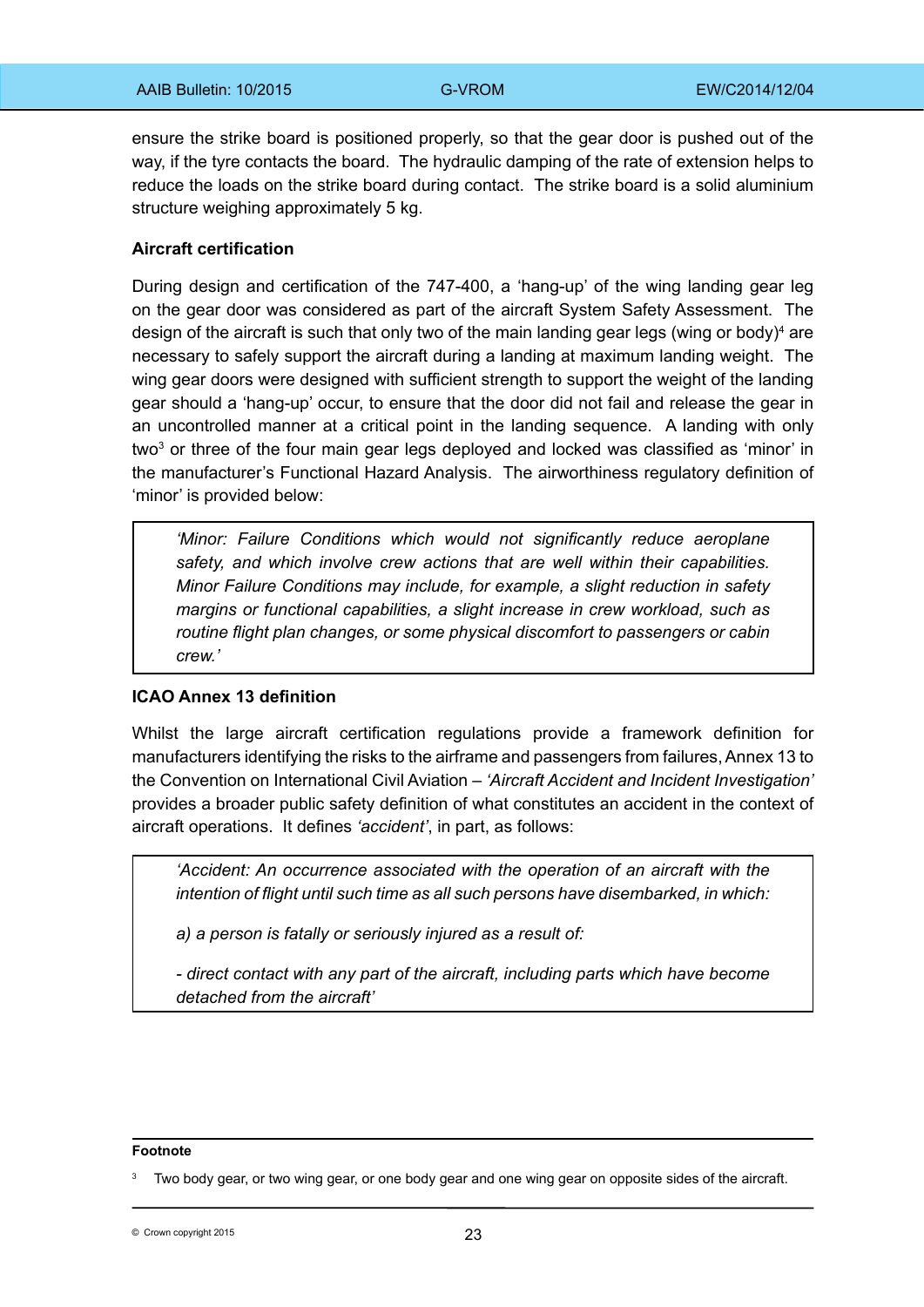### **Operations documentation**

The QRH provides guidance and procedures for landing with an abnormal gear configuration although it does not include a checklist for the specific circumstances of this event. The checklists for both the hydraulic system pressure loss and gear disagree are lengthy, comprising 7 and 5 pages respectively. A number of options dependent upon condition are provided which require careful reading. Additional guidance is provided in the Flight Crew Training Manual which includes the information:

*'Failure of one wing or one body gear to extend will not cause adverse impact on directional control during touchdown and landing rollout.'* 

The operator's QRH also provides a specific checklist entitled *'Emergency Landing'.* It is intended for use in any non-normal landing situation and contains information about briefings, checklists and emergency landing readiness.

| <b>Alternate Gear Extension</b><br>Do not exceed the gear EXTEND limit speed<br>(270K/.82M).  |
|-----------------------------------------------------------------------------------------------|
| <b>Action is irreversible</b>                                                                 |
| ALTN GEAR EXTEND                                                                              |
| Action is irreversible                                                                        |
| <b>ALTN GEAR EXTEND</b><br>NOSE/BODY switch ALTN                                              |
| Reduction of speed to below 0.60 Mach may be<br>needed for the wing gear to lock down.        |
| When all gear are down:                                                                       |
| Landing gear lever DOWN                                                                       |
| (Boeing Proprietary<br>Copyright © Boeing<br>Reprinted with permission of The Boeing Company) |

**Figure 9** 

QRH procedure for alternate gear extension

### **Engineering documentation**

The Approved Maintenance Manual (AMM) task for removal/installation of the wing landing gear actuator is detailed in chapter 32-32-01 PB 401. In Paragraph 1 'General', section D of this task states:

*'The actuator for the wing landing gear is between the trunnion and the walking beam and the hanger. You must remove the walking beam before you remove the actuator. Because the actuator is very heavy, you must use a hoist adapter to remove it.'*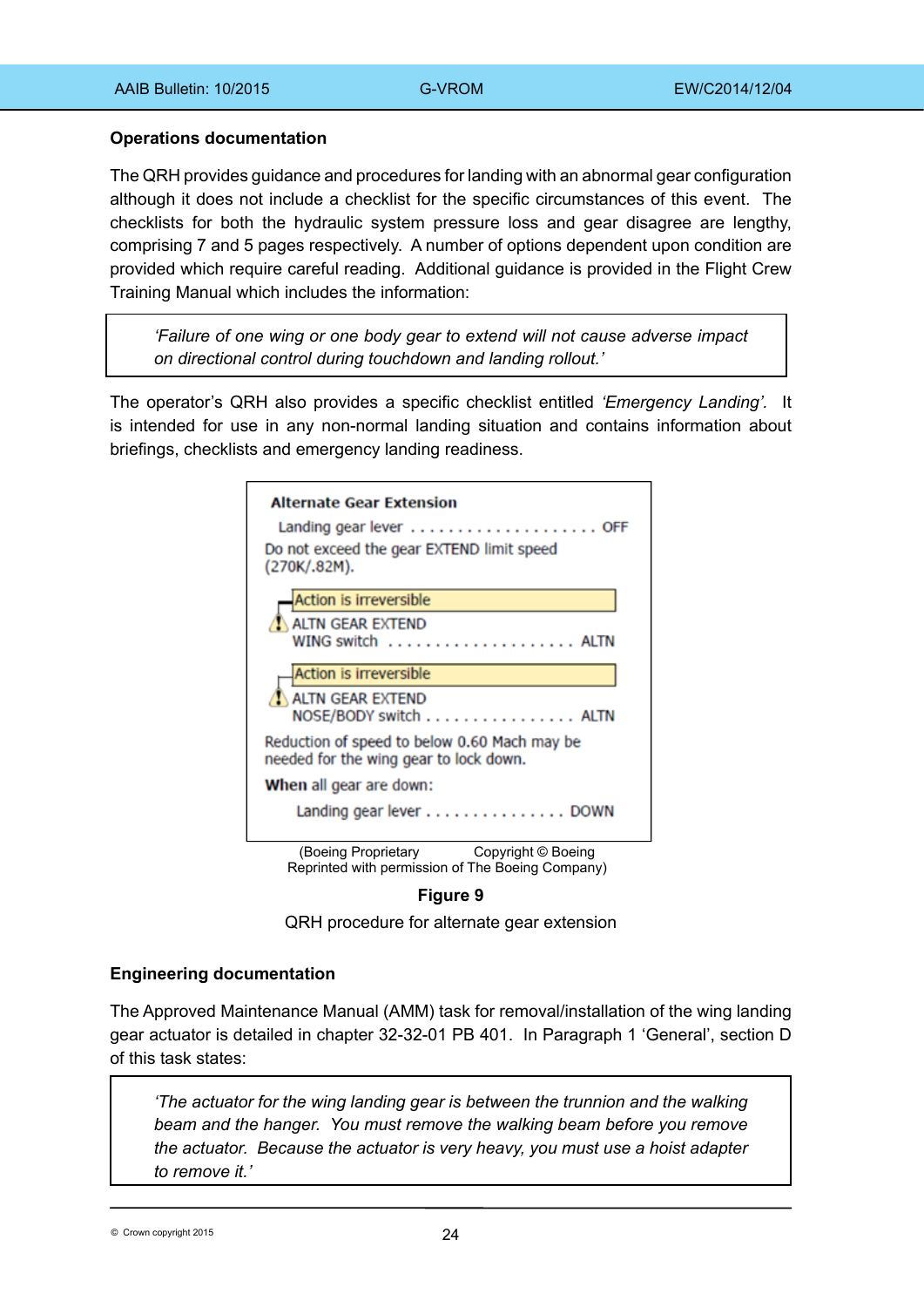Paragraph 2 'Wing landing gear actuator removal' Section G, items 6 and 7 continues:

*'(6) Install the wing gear retraction sling.*

*(7) Use the fishpole hoist to remove the load.'*

Paragraph 3 'Wing landing gear actuator installation' section G has a warning and a caution note at the start:

*'WARNING: Make sure the attach point for the hoist is correctly in the keyhole slot. Failure to do this can cause the hoist to fall and cause injury to persons and damage to equipment.*

*CAUTION: Make sure the hydraulic ports are in the correct location. You can cause damage to the actuator if you do not install the ports correctly.'*

Item 1 then states:

*'Use the wing gear retract actuator sling and the fishpole hoist to put the actuator in the correct position between the trunnion and the hanger*

*NOTE: You must put the actuator in the position with the rod end adjacent to the shock strut trunnion. The UP port faces must be on the lower side of the actuator. The DN port faces must be on the top side of the actuator.'*

## **Pre-flight maintenance activity**

G-VROM had a history of hydraulic fluid leakage from the gear actuator piston rod gland seal on the right wing landing gear. In order to rectify this, a Technical Services Work Order (TSWO) was raised by the operator's engineering department. The actuator removal and installation was scheduled to be carried out in the operator's hangar at London Gatwick Airport, during the day shift on Sunday 28 December. The certifying engineer who led the day shift team stated that he spent considerable time trying to locate the fishpole hoist specified in the AMM, but in the end withdrew a hoist designed for installation/removal of the aircraft Auxiliary Power Unit (APU) from the tool store. He reported difficulty in sourcing the correct tooling for other elements of the task as well and raised a Ground Occurrence Report (GOR) to highlight this to the operator's safety department. However, the team stated that the actuator was eventually removed from the aircraft without using either the sling or hoist. They identified that the AMM did not contain instructions on how to use the sling or how to use the hoist and sling combination to manoeuvre the actuator. Once the unserviceable actuator had been removed from the aircraft, the associated fittings were transferred to the replacement actuator on the work bench.

Delays caused by the late arrival of the aircraft to the hangar and a requirement for additional parts to be sourced for the replacement actuator, meant that it could not be installed by the day shift team, so the task was handed to the night shift team who came on duty that evening. An additional engineer, with some experience of installing a landing

 $\degree$  Crown copyright 2015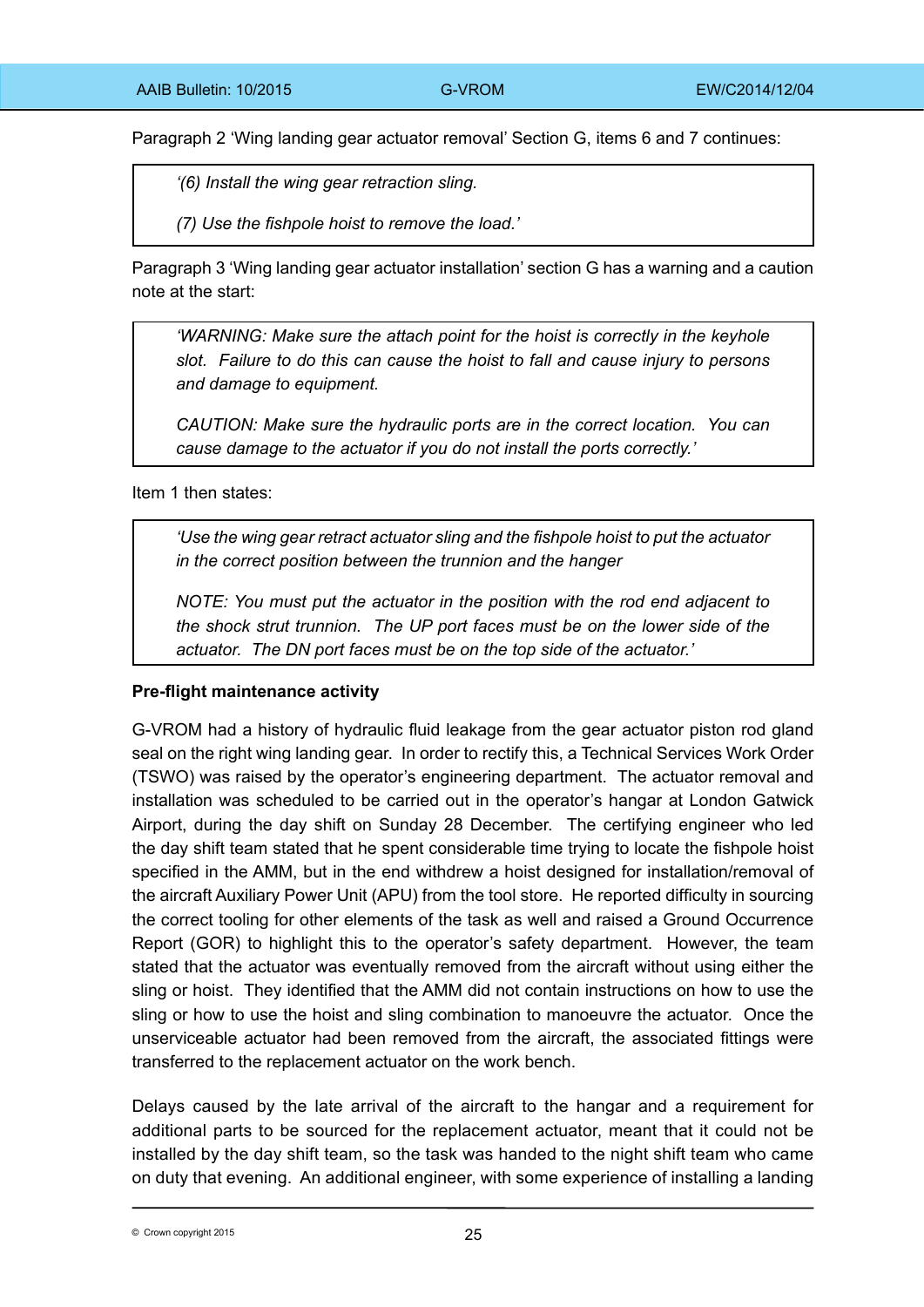gear actuator, was reassigned to assist due to the additional workload this task placed on the team. The night shift team reported that the task handover provided by the day shift team was "excellent".

The installation procedure commenced at approximately 2145 hrs and began with the team positioning a set of steps and a lifter platform, carrying the replacement actuator, underneath the aircraft. In order to install the actuator it had to be passed through a section of structure in the wing. The team positioned spill bags to prevent damage from any contact between the actuator and the wing structure. The sling and hoist were not used by the team, who instead manhandled the actuator between the two technicians standing in the lifter and the engineer standing on the steps. The weight of the actuator was then supported by the two technicians, while the engineer attempted to install the pin which secured the actuator to the hanger. After 20 minutes of unsuccessful effort, the team's positions were rotated and they tried again to locate the pin for a further 10 minutes. Eventually the actuator was successfully secured in place by one of the technicians.

The team then continued to work through the night to reconnect the hydraulic hoses and leak check the hydraulic system. The AMM did not require a full operational test of the landing gear actuator following replacement, just a selection of the gear lever up with the gear locking pins in place, to check the gear leg began to move before being restrained by the locking pin and to check for leaks. The aircraft was then prepared and released for service that morning.

### **Other information**

The passengers from the incident flight were offered the opportunity to complete an AAIB questionnaire after landing and information from the replies received was used in the investigation. The passengers had been briefed by the commander and were aware of a fault with a hydraulic system and initially were not unduly concerned. When the additional problem with the landing gear became apparent there was an increased level of concern. Much of this was mitigated by the frequent updates from the commander about the situation, and through the positive influence of the cabin crew.

### **Safety actions**

The operator conducted a detailed investigation following the incident and issued a comprehensive internal report. The report included 28 recommendations. The majority of these related to internal improvements in process, but a number also related to possible improvements in the aircraft manufacturer's documentation to remove ambiguity.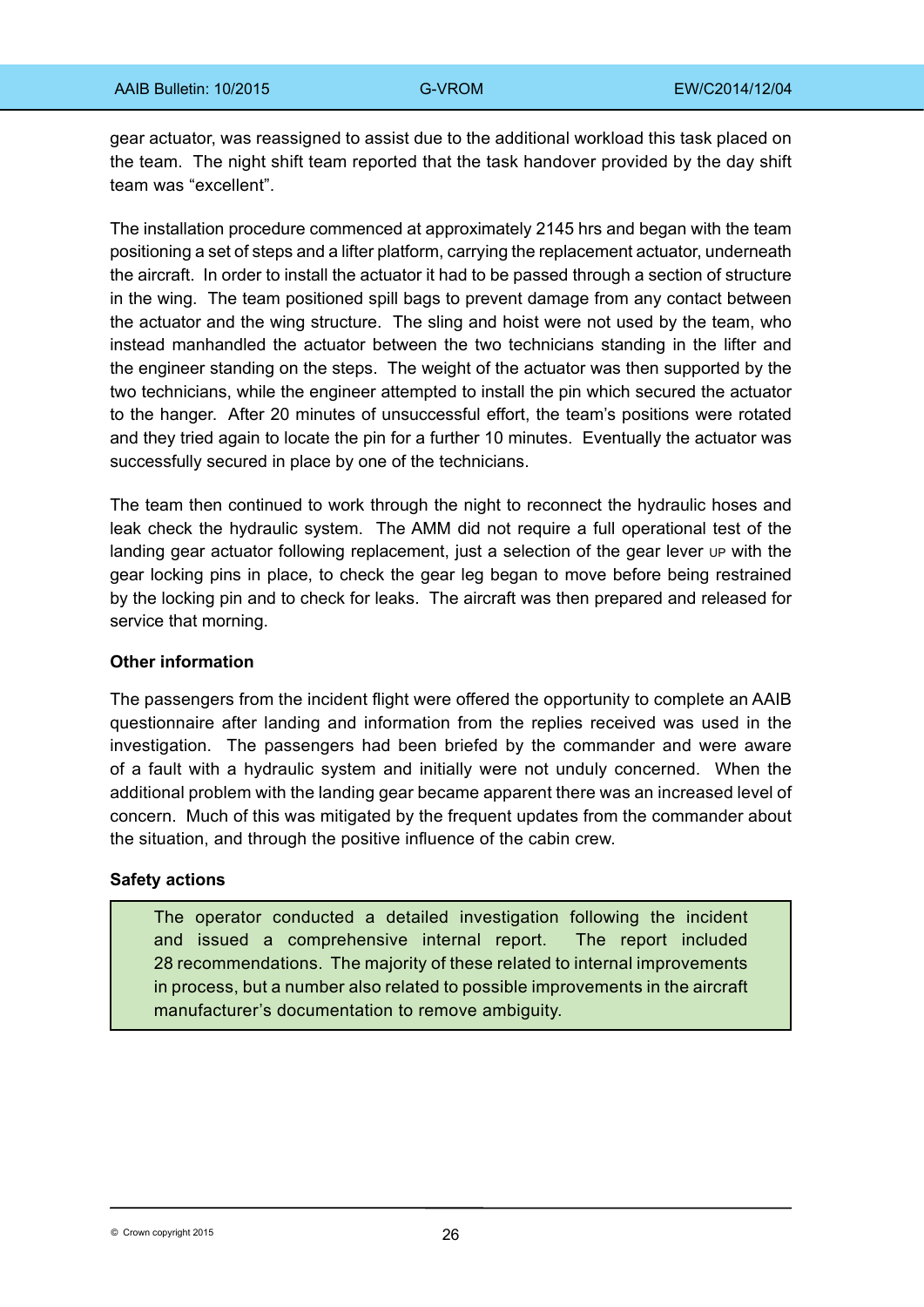### **Analysis**

### *Operations*

The successful outcome of this event hinged on good communication and co-operation in a number of areas. The additional pilot on the flight deck enhanced the task sharing and reduced the workload on the co-pilot and the commander. The crew were able to spend time working through all the possible options available to them and to be sure that everything had been considered before the landing.

The consideration of available options was assisted by the input from the operator's IOCC facility. In being external to the aircraft the IOCC personnel were able to contribute from additional resources, which included expertise from the aircraft manufacturer. However, communication with the IOCC was not straightforward because of the interruptions and interference from other stations on the shared frequency. Shared frequencies for company communications are a normal arrangement and in most cases interruptions constitute a nuisance and are not critical. The Very High Frequency (VHF) frequencies allocated to aviation are a resource with limited capacity but it would have been useful in circumstances such as these to have been able to switch to a dedicated frequency.

Many of the questions from the IOCC needed to be repeated and it proved difficult for the crew to describe accurately information shown on a visual display. It would have been a useful facility to have been able to send and receive photographs from on-board the aircraft. This facility might also have been useful for the crew, as photographs were available in the public domain several hours before the eventual landing, showing the position of the landing gear.

The aircraft was airborne for a total of 4 hours. The first approach took place 1 hour 40 minutes into the flight and the second approach was 2 hours 15 minutes later. Frequent information updates and a calm professional manner on behalf of the crew contributed to the maintenance of a safe on-board environment.

## *Engineering*

There are two separate aspects to this incident; the maintenance issues which led to the in-flight hydraulic leak, and the circumstances which resulted in the right wing landing gear becoming 'hung-up' on the gear door.

### Maintenance issues

Replacement of landing gear actuators is not a common maintenance task on the 747‑400. As such there is limited opportunity for individual maintenance organisations to develop internal "best practice" techniques or to identify and rectify weaknesses or missing information within the manufacturer's AMM instructions. The maintenance teams tasked with the replacement of the gear actuator on G-VROM faced a number of problems. They were not able to locate a number of the specialist tools required by the AMM, including the hoist which the manufacturer specified for safe lifting of the weight of the actuator whilst it was being manoeuvred into place. The operator's internal investigation has made a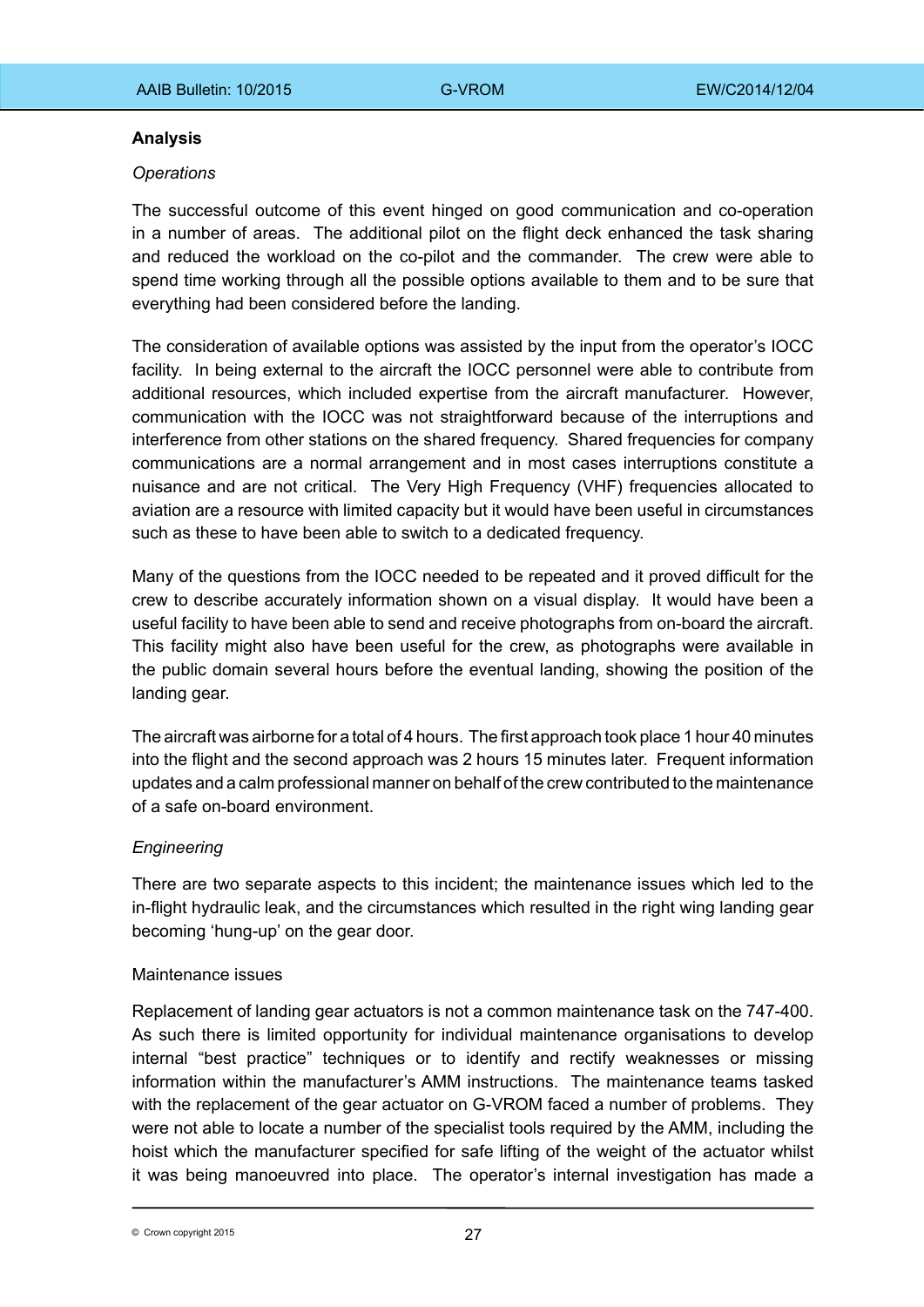recommendation within the company to address this issue. However, the team identified that even if the hoist had been available, the manual did not specify how to operate the sling, or how best to utilise it together with the hoist in the difficult task of manoeuvring the actuator through the wing structure surrounding the actuator location. The AMM is the main source of guidance for completing any maintenance task. If specific guidance is not found in the AMM, then engineers and technicians might develop improvised techniques to accomplish a task, particularly outside normal office support hours such as during night shifts.

Ultimately, the maintenance team working on G-VROM elected not to use any form of mechanical support, thus greatly increasing the difficulty and risk associated with installing the replacement actuator. The result of this decision was that the task became so physically demanding that the maintenance team became entirely focused on just attaching the actuator to the aircraft, in order to relieve themselves of the 85 kg weight they had manually supported for over 30 minutes. As such, they had no remaining capacity to ensure they installed the actuator in the correct orientation. It was subsequently determined that they had rotated it 180° about its long axis during installation, effectively installing it upside down.

The significance of this maintenance error was that the hydraulic fluid ports on the actuator were now transposed, with the port at the head end of actuator facing upwards. The AMM did not require the gear to be fully cycled following maintenance. Consequently, the insufficient clearance between the hydraulic port and the top of the landing gear bay, when the gear was in the retracted position, was not identified until the first time the gear was retracted fully during the incident flight the following morning. The force exerted on the hydraulic port as the gear retracted, caused it to distort and release hydraulic fluid at the full system pressure of 3,000 psi. This rapidly depleted the reserve of hydraulic fluid in system 4, generating a low quantity and then low pressure warning in the flight deck.

Whilst the manner in which the actuator was installed by the maintenance team significantly increased the likelihood of a maintenance error occurring, the design of the actuator itself increased the probability of the error remaining undetected. The actuator was virtually uniform in shape and colour, such that there was no obvious top or bottom to it. The structural connections could be installed in either orientation and the use of flexible hoses meant the hydraulic connections could be made to fit an incorrectly installed actuator. Finally, the hydraulic port on the bottom of the actuator was labelled 'UP', with the one on the top labelled 'DN', which was inherently open to misinterpretation. As a result of these human factors issues being identified the following two Safety Recommendations are made:

### **Safety Recommendation 2015-026**

It is recommended that Boeing amend the 747-400 Approved Maintenance Manual task for removal and installation of the wing landing gear actuator, to provide clear instructions for the safe manoeuvring of the actuator in or out of its location in the wing landing gear bay.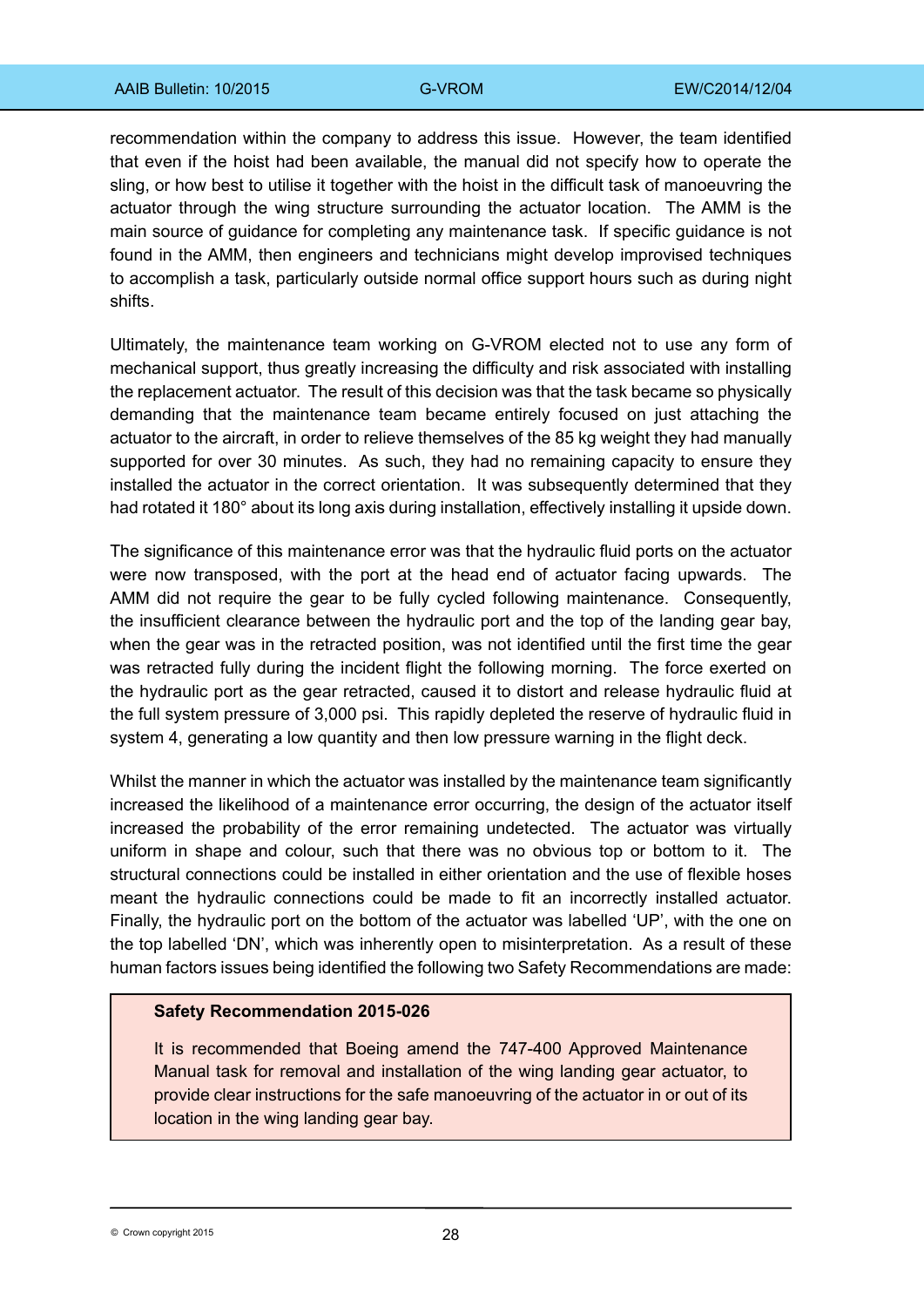### **Safety Recommendation 2015-027**

It is recommended that Boeing modify the 747-400 wing landing gear actuator to reduce the likelihood of incorrect installation occurring or remaining undetected.

### *Failure of the wing landing gear to extend fully*

Due to the location of the leak on G-VROM, the right wing landing gear system was drained of hydraulic fluid. The landing gear alternate extension system is designed to work with hydraulic fluid present in the system. Most significantly for this event, the rate at which the gear leg descends, when deployed using the alternate system, is controlled by slowing the flow of hydraulic fluid around the system by means of a restrictor valve. When the hydraulic fluid is lost, the descent of the gear leg is undamped and accelerates under gravity. This has two potential implications for the wing landing gear, as demonstrated by the G-VROM event. Firstly, the gear door may not have fully opened prior to the arrival of the descending gear leg. Given the concertina design of the door, this will result in the gear leg becoming 'hung up' on the door, with no way of releasing it prior to landing. Secondly, as a result of the door being partially open, the strike board is mechanically held in the horizontal position when the tyre strikes it. The strike board attachment hinge was not designed to withstand the load imparted when the board is stuck in this orientation by an undamped gear leg. On G-VROM, this caused the hinge to fail and the board to be released from the aircraft. The aircraft was at an altitude of approximately 3,000 ft and travelling at 180 kt when this occurred. The 5 kg strike board would therefore have reached the ground with sufficient energy to cause significant damage or injury.

The aircraft manufacturer advised that they had considered the risks associated with the 'hang-up' of a gear leg following an undamped freefall of the wing landing gear in their System Safety Assessment for the aircraft, and assigned it a hazard severity classification of 'minor'. It was not clear whether detachment of the strike board from the aircraft was anticipated as part of this scenario. However, given that the certification design regulations only require manufacturers to consider the safety implications of a failure to the aircraft and its occupants, it is unlikely this would have altered the classification. The approach paths to London Gatwick Airport mostly overfly farmland, but many other airport approaches, pass over densely populated urban areas. Release of the strike board from an aircraft has the potential to cause serious injury or death should it hit someone on the ground, which constitutes an accident as defined by Annex 13 and is in any case undesirable. To prevent such an accident occurring, the following Safety Recommendation is made:

## **Safety Recommendation 2015-028**

It is recommended that Boeing modify the design of the 747-400 wing landing gear door mechanism to prevent release of the strike board from the aircraft when the alternate gear extension system is used following a loss of hydraulic fluid.

© Crown copyright 2015 **29**